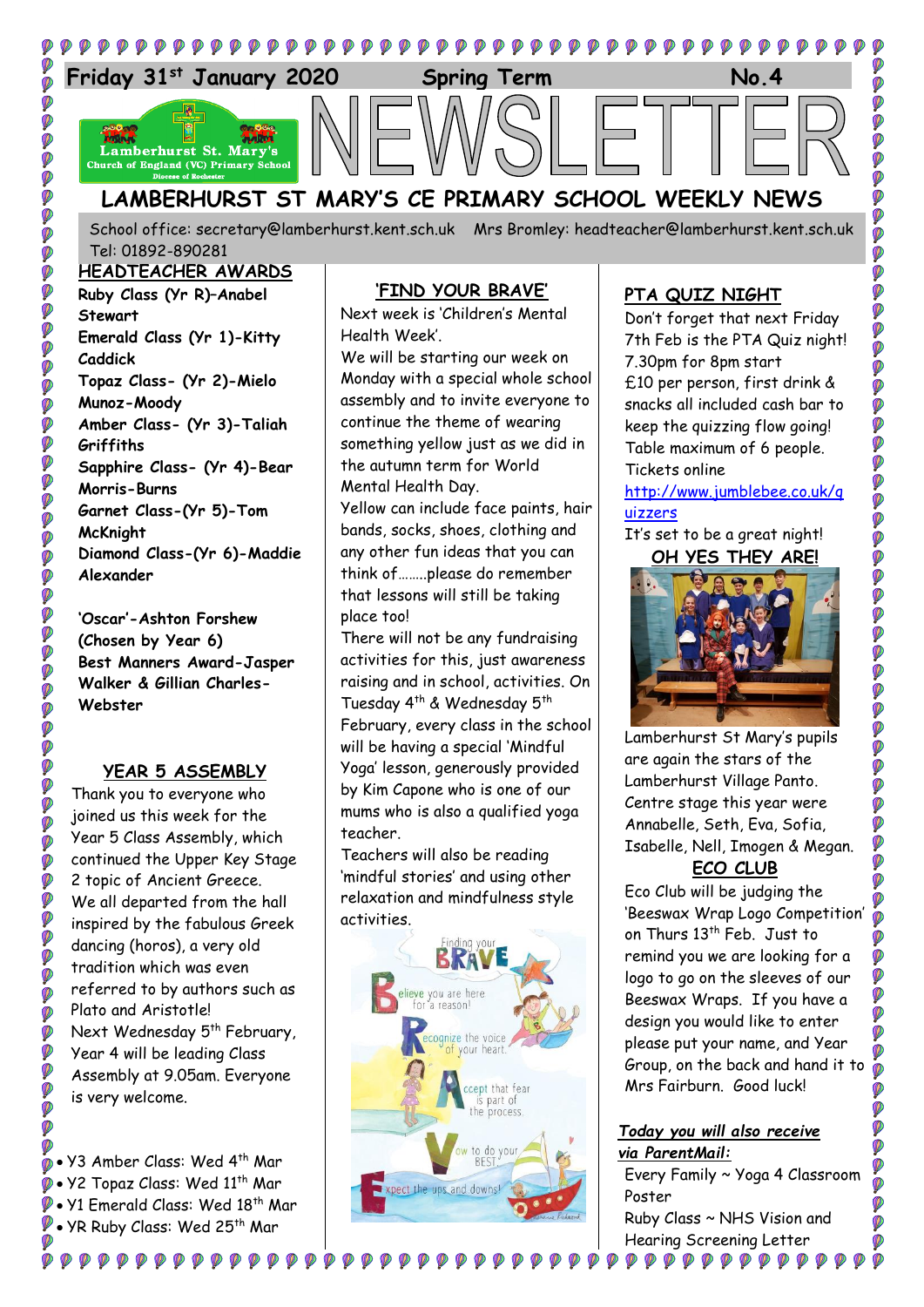#### $\begin{smallmatrix} \bullet\bullet\bullet\bullet\bullet\bullet\bullet\bullet\bullet\bullet\bullet\bullet\bullet\bullet\bullet\bullet\bullet\end{smallmatrix}$ **MINDFULNESS AT HOME**

There are lots of ways that families can work together to improve and support their own mental well-being just as we all try to eat healthily and exercise to keep physically fit, so too we can work to keep our minds fit.

Below are a couple of fun and easy examples to try at home.

#### **The Mindful Jar**

Ø

Ø Ø Ø Ø Ø

Ø Ø Ø

Ø Ø Ø

Ø

Ø Ø

Ø Ø

Ø

Ø

Ø  $\phi$ 

Ø

Ø Ø Ø

Ø Ø Ø

Ø

Ø Ø

Ø

Ø

Ø Ø Ø

Ø

Ø Ø

Ø

Ø Ø  $\ddot{\bullet}$ 

Ø

Ø Ø Ø Ø

Ø Ø

Ø Ø Ø

Ø Ø Ø Ø Ø

Ø

This activity can teach children and adults how strong emotions can take hold, and how to find peace when these begin to feel overwhelming.

First, get a clear jar and fill it almost to the top with water. Next, add a big spoonful of glitter glue or glue and dry glitter to the jar. Put the lid back on the jar and shake it to make the glitter swirl. Finally, use the following script or take inspiration from it to form your own:

"Imagine that the glitter is like your thoughts when you're stressed, mad or upset. See how they whirl around and make it really, hard to see clearly? That's why it's so easy to make silly decisions when you're upset – because you're not thinking clearly. Don't worry this is normal and it happens to everyone. Now put the jar down and watch what happens when you're still for a couple of moments. Keep watching. See how the glitter starts to settle and the water clears? Your mind works the same way. When you're calm for a little while, your thoughts start to settle and you start to see things more clearly. Deep breaths during this calming process can help us settle when we feel many emotions. This exercise not only helps children learn about how their emotions can cloud their thoughts, but it also facilitates the practice of mindfulness while focusing on the swirling glitter in the jar.

 $\begin{smallmatrix} \mathbf{\mathcal{P}} & \mathbf{\mathcal{P}} & \mathbf{\mathcal{P}} & \mathbf{\mathcal{P}} & \mathbf{\mathcal{P}} & \mathbf{\mathcal{P}} & \mathbf{\mathcal{P}} & \mathbf{\mathcal{P}} & \mathbf{\mathcal{P}} & \mathbf{\mathcal{P}} & \mathbf{\mathcal{P}} & \mathbf{\mathcal{P}} & \mathbf{\mathcal{P}} & \mathbf{\mathcal{P}} & \mathbf{\mathcal{P}} & \mathbf{\mathcal{P}} & \mathbf{\mathcal{P}} & \mathbf{\mathcal{P}} & \mathbf{\mathcal{P}} & \mathbf{\mathcal{P}} & \mathbf{\mathcal{P}} & \mathbf{\$ 

# **Family Safari**

The Safari exercise is a great way to begin to learn mindfulness. This activity turns an average, everyday walk into an exciting new adventure.

Tell your children that you will be going on a safari: their goal is to notice as many birds, bugs, creepy-crawlies, and any other animals as they can. Anything that walks, crawls, swims, or flies is of interest, and they'll need to focus all of their senses to find them, especially the little ones!

A similar exercise for adults is the mindfulness walk. This exercise provokes the same response in children that a mindful walk elicits in adults: a state of awareness and grounding in the present.

# **WINTER FOREST SCHOOL – SUITABLE CLOTHING GUIDE**

We are having great fun in our forest school sessions and it's wonderful to see the children's skills and love for the outside space developing at pace. Their enjoyment of the sessions keeps us on our toes to make the activities as fun, engaging and educational as possible! More often than not, we are playing in the muddy, wet natural landscapes and they just love exploring and working out the natural & seasonal changes in the environment.

We do try to ensure that our sessions go ahead despite inclement weather; the only time we will cancel is if the weather presents potentially dangerous conditions for us to be outside.

As we are out in all weathers, we would like to ask that you please check your child's forest school outdoor clothing, to ensure it is going to keep them warm and dry, particularly as

........................

P P P P P P P P P P P P P P P<br>February and early March can still p be bitterly cold. Extremities such as heads, hands and feet are where they feel it most. It really is essential that those participating in forest school wear the appropriate clothing during our sessions. Failure to do so could result in nonparticipation, if we feel it is too cold to be out in insufficient clothing.

Long sleeves and covered legs as well as sturdy footwear are required throughout the year. (Even in summer as we are often working with fire and sharp tools).

Pupils MUST also have:

- Warm hat
- Gloves ideally with water
- resistance (such as ski gloves)
- An extra layer such as a
- fleece or thick jumper
- A thick pair of socks
- Walking/snow boots OR

wellies\* with fleece liners/extra socks

- Waterproof jacket
- Waterproof trousers

\*A note about wellies: They are great in spring and summer but really are very cold on the feet in wintertime. If they are the only option, a pair of fleece insoles (available for less than £1) along with extra thick socks (such as Heat Holders or ski socks) work well to make sure feet are warm and comfortable.

We really appreciate you observing this.

Experience working with hundreds of children has demonstrated that lack of warmth and comfort are the major barriers to interaction with the outdoor environment. It really is true that there is *'no such thing as bad weather – only bad clothing!'*

**Lorna Wyrill (Forest School Teacher)**